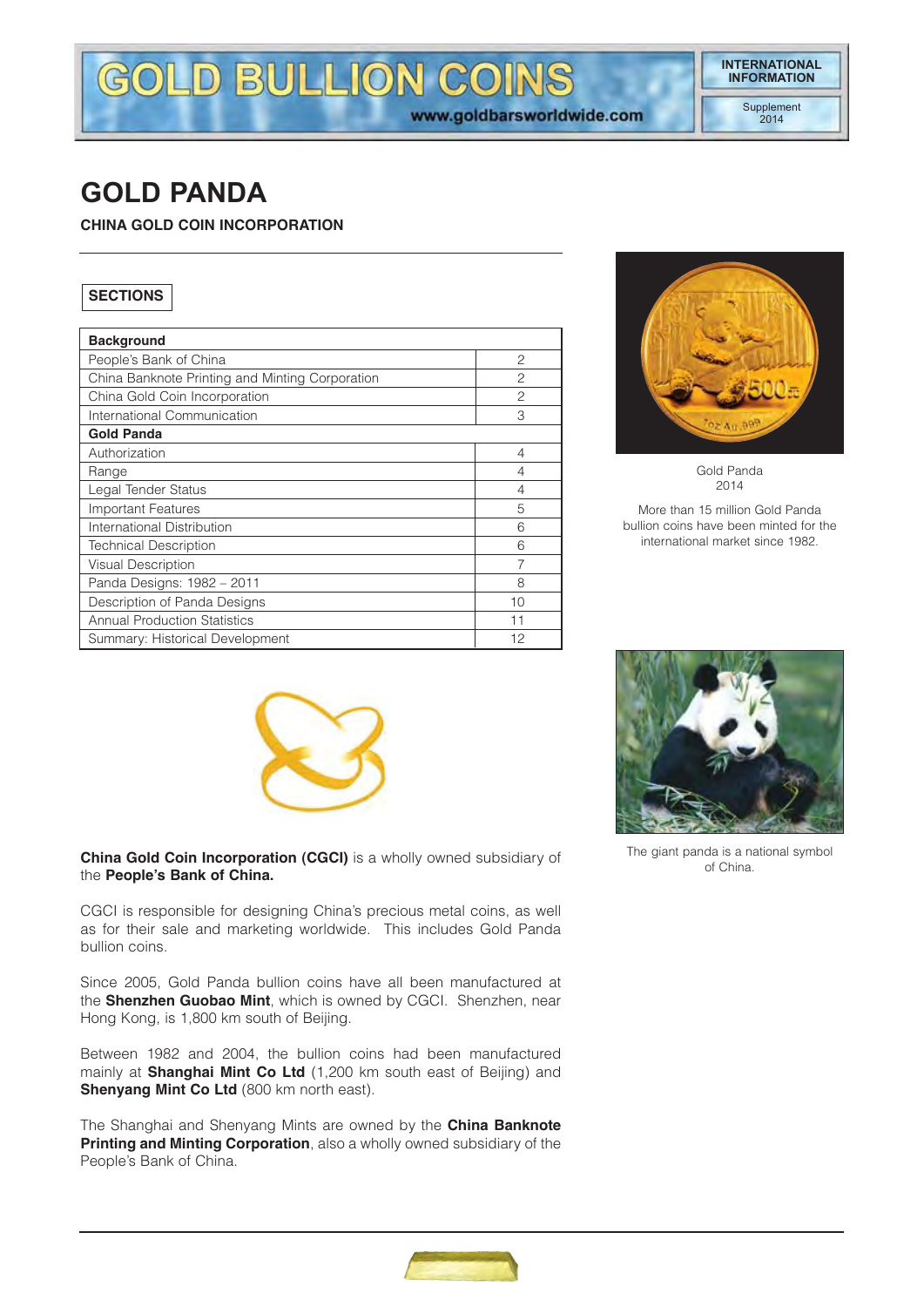# **BACKGROUND**

#### **People's Bank of China**

The People's Bank of China (PBC) was established in 1948, prior to the formal founding of the People's Republic of China (PRC) in 1949, to unify monetary and banking systems throughout China.

The Currency Gold and Silver Bureau of the PBC supervises all aspects relating to gold in China.

The PBC owns many subsidiary institutions. This includes China Banknote Printing and Minting Corporation (CBPM) and China Gold Coin Incorporation (CGCI).

#### **China Banknote Printing and Minting Corporation**

CBPM manages 22 enterprises and one technical centre. Its responsibilities include the manufacture of China's renmimbi ("people's money") in the form of banknotes and circulating coins.

In addition to Shanghai Mint Co Ltd (established 1920), Shenyang Mint Co Ltd (established 1896), The Great Wall Gold & Silver Refinery of China (established 1970 in Chengdu) and Nanjing Mint (established 1985), CBPM is the major shareholder of China Golddeal Investment Co Ltd (established 2004 in Beijing), which drives the development of new precious metal products for manufacture by CBPM companies and arranges for their distribution nationwide.

#### **China Gold Coin Incorporation**

CGCI, established in 1987, is responsible mainly for designing and marketing China's precious metal coins and medals. Prior to 1987, these tasks had been undertaken by a division within CBPM.



The People's Bank of China, established in 1948, supervises the gold market in China.



China Gold Coin Incorporation, established in 1987, is headquartered in Beijing.

| Company                         | <b>Main Role</b>                                                  | Year               |
|---------------------------------|-------------------------------------------------------------------|--------------------|
|                                 |                                                                   | <b>Established</b> |
| China Great Wall                | Sales of precious metal coins outside China.                      | 1988               |
| Coins & Investment Ltd          | Based in Hong Kong.                                               |                    |
| Shenzhen China Gold Coin        | Sales in southern China.                                          | 1991               |
| Distribution Centre             |                                                                   |                    |
| Beijing Kaiyuan China Gold Coin | Sales in northern China.                                          | 1993               |
| <b>Distribution Centre</b>      |                                                                   |                    |
| Shenzhen Guobao Mint Co Ltd     | Minting of precious metal coins and medals, notably Gold Panda    | 1997               |
|                                 | bullion coins.                                                    |                    |
| Shanghai Gold Coin Investment   | Sales of Panda gold and silver coins in China.                    | 2002               |
| Co Ltd                          |                                                                   |                    |
| Beijing Gold Coin News Ltd      | CGCI website, and publications. Assists Customer Service Centres. | 2003               |

CGCI has 6 subsidiary companies:

In addition to gold coins, CGCI issues gold bars, including a range of gold investment bars (50 g up to 500 g), manufactured by the Shenzhen Guobao Mint since 2009.

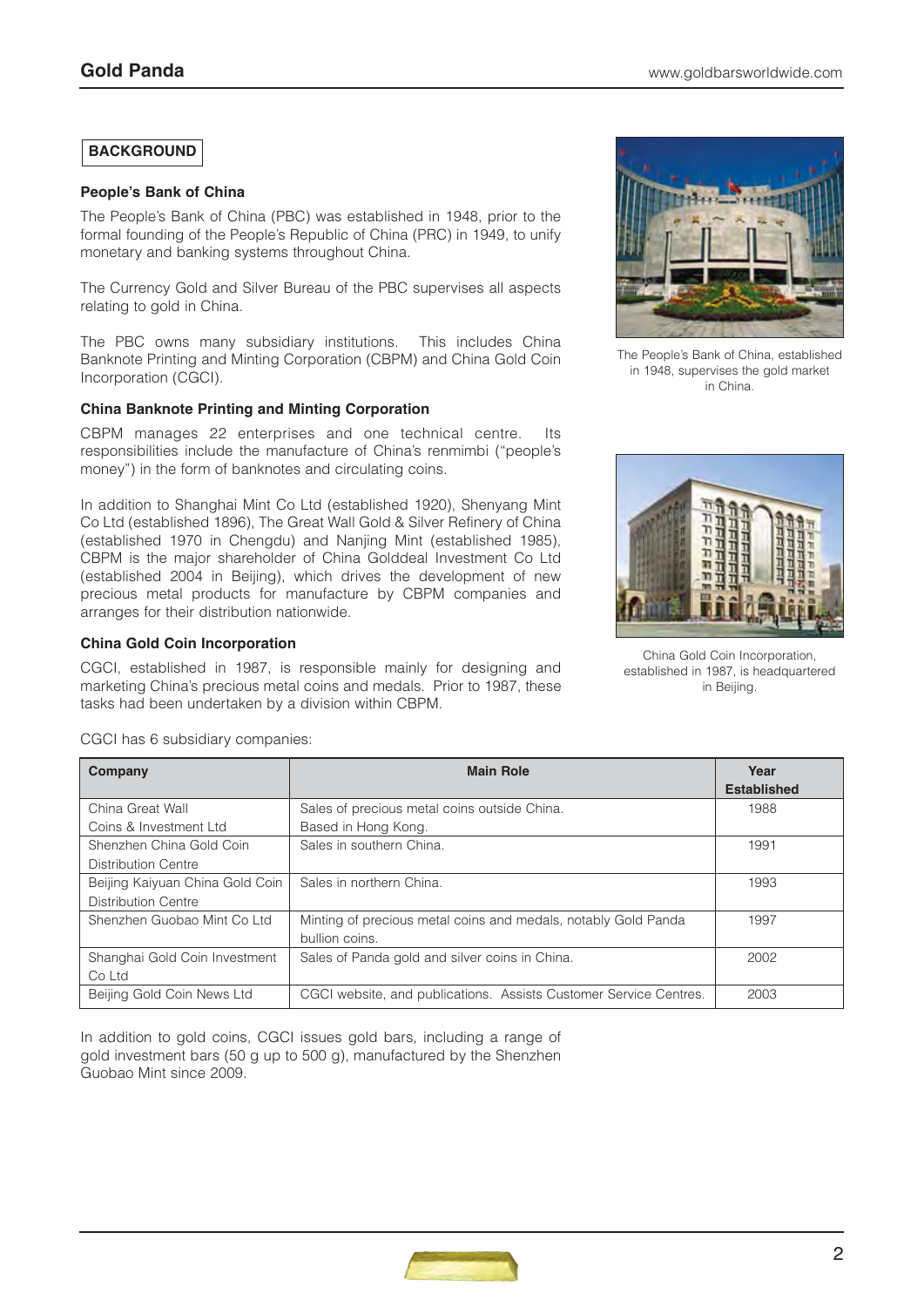#### **General**

For 30 years, between 1948 – 1978, China had not minted or issued any previous metal coins or medals. However, in 1979, the State Council (in State Document No 250, 1979) authorised the People's Bank of China to issue gold and silver commemorative coins. The first gold coins were issued in 1979, marking "The 30th Anniversary of the Founding of the People's Republic of China".

Over the past 30 years, China has established itself as one of the world's leading manufacturers of precious metal coins. More than 1,700 different coins, involving a plethora of designs and sizes, have been issued in gold, silver, platinum and palladium.

The aim of the precious metal coin programme has always been to promote Chinese culture worldwide.

Number of CGCI employees: 400 (including Shenzhen Guobao Mint)

China Banknote Printing and Minting Corporation (CBPM): around 30,000 employees. The People's Bank of China (PBC): around 140,000 employees.

### **INTERNATIONAL COMMUNICATION**

Trade and public enquiries can be directed to the Marketing Department at the headquarters of China Gold Coin Incorporation in Beijing:

China Gold Coin Incorporation No 6 Yuetan South Street Xicheng District 100045 Beijing China

Tel: +86-10-5931 1048 Fax: +86-10-5855 5974

Website: www.chngc.net

Enquiries can also be directed to CGCI's subsidiary in Hong Kong:

Tel: +852-2543 3199 Fax: +852-2854 0039 Email: anita@gwcoin.imsbiz.com.hk



Shenzhen Guobao Mint, established in 1997, is owned by China Gold Coin Incorporation.



Shanghai Mint was established in 1920.



Shenyang Mint was established in 1896.



Checking the quality of Gold Panda blanks at Shenzhen Guobao Mint.

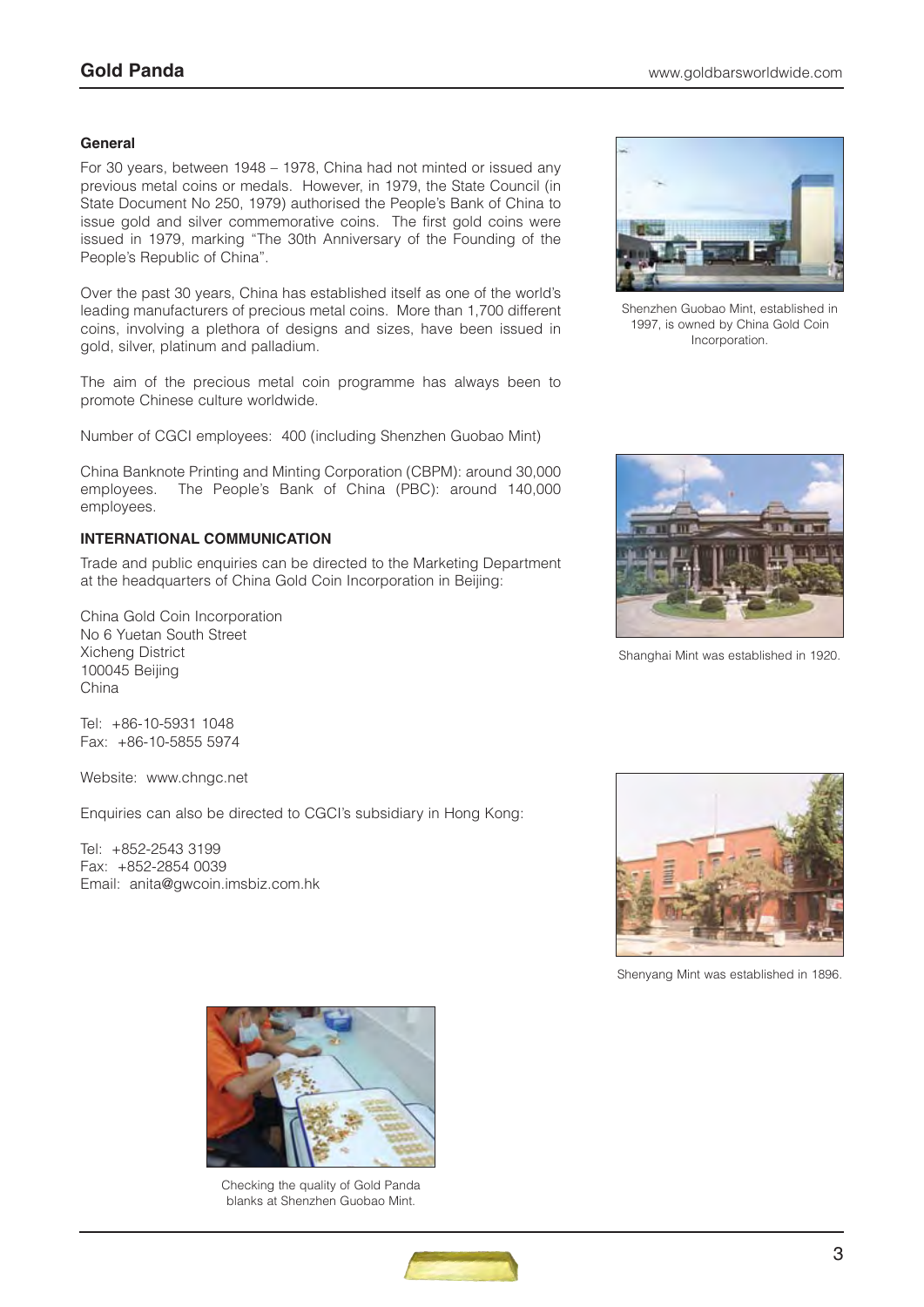## **GOLD PANDA**

#### **AUTHORISATION**

Authorised by the State Council of the People's Republic of China, the People's Bank of China issues Gold Panda bullion coins through a subsidiary institution, China Gold Coin Incorporation.

Gold Panda bullion coins have been manufactured at official Mints located in Shanghai, Shenyang and Shenzhen.

While no name is recorded on the coins, they are known as "Pandas", as a giant panda, a national symbol of China, is illustrated on the reverse side.

#### **RANGE**

Gold Panda bullion coins are available in 5 sizes: 1 oz, 1/2 oz, 1/4 oz, 1/10 oz and 1/20 oz.

The larger bullion coins (1 oz – 1/10 oz) were launched in 1982, followed by the 1/20 oz in 1983.

A 1 g bullion coin was issued only in 1991.

#### **LEGAL TENDER STATUS**

Gold Panda bullion coins are issued as legal tender coins by the People's Bank of China with the authority of the State Council of the People's Republic of China.

Each size of coin has a face value denominated in Yuan:

| <b>Gold Bullion Coin</b> | Face Value - in Yuan |                   |  |  |  |
|--------------------------|----------------------|-------------------|--|--|--|
|                          | $1982 - 2000$        | <b>Since 2001</b> |  |  |  |
| 1 oz                     | 100                  | 500               |  |  |  |
| $1/2$ oz                 | 50                   | 200               |  |  |  |
| $1/4$ oz                 | 25                   | 100               |  |  |  |
| $1/10$ oz                | 10                   | 50                |  |  |  |
| $1/20$ oz                | 5                    | 20                |  |  |  |

Further information, if required, can be obtained from China Gold Coin Incorporation.



In December 2012, China's Treasury Department and State Administration of Taxation **exempted** Gold Panda bullion coins from 17% Value Added Tax.

This has led to China Gold Coin Incorporation introducing a pilot programme in September 2013 to buy back the coins from the public through its own retail outlets in Beijing, Shanghai and Shenzhen.



Gold Panda bullion coins are issued as legal tender coins by the People's Bank of China.



The Gold Panda 1 oz bullion coin was launched in 1982.



Newly-mined doré bar from the Chang Shan Hao Gold Mine.

China has been the world's largest gold producing country since 2007.

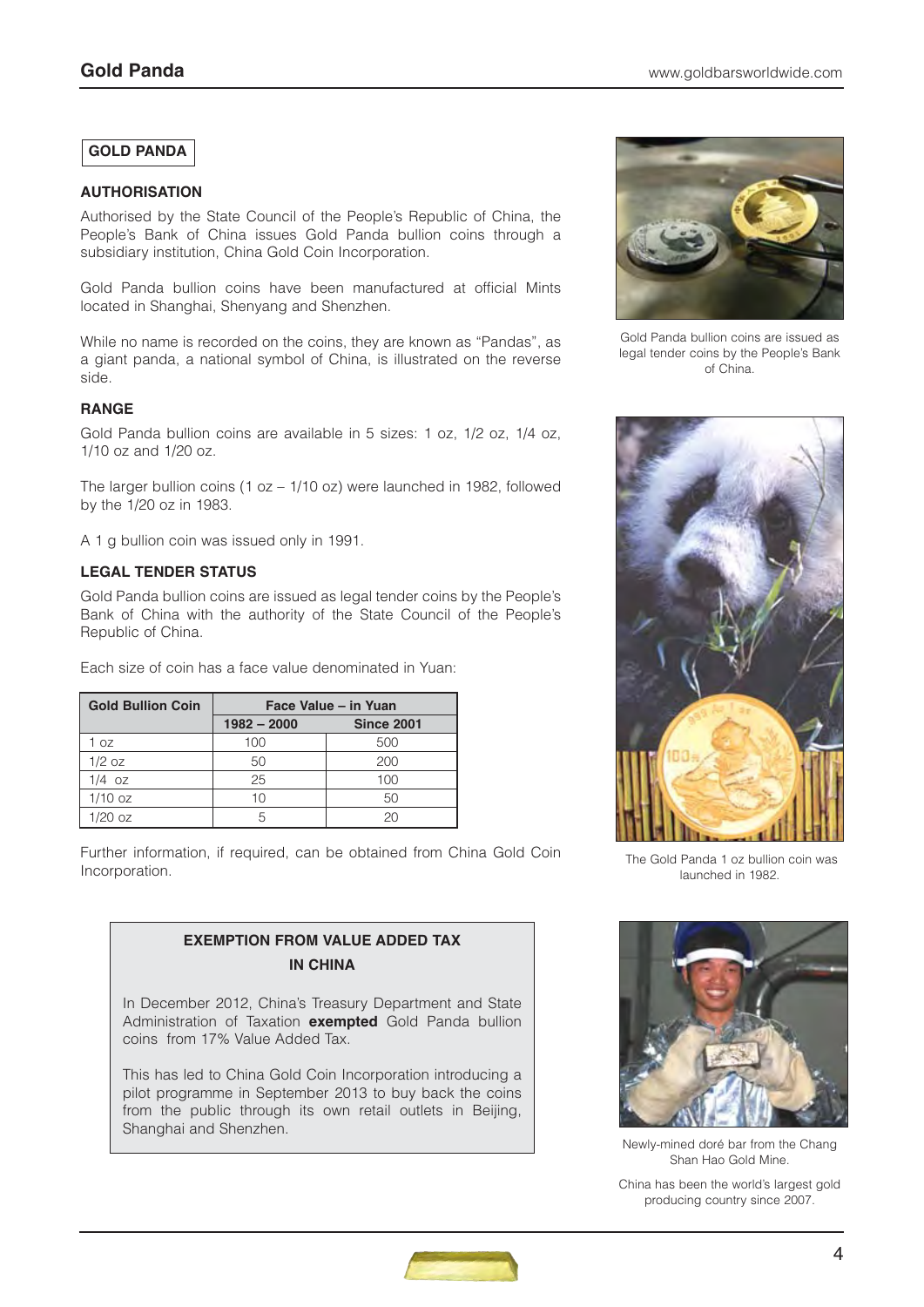#### **IMPORTANT FEATURES**

#### **From China – where coins have been made for over 2,700 years**

Currency is believed to have evolved in China around 1000 – 800 BC, a true currency in the form of exchangeable spades and knives first issued for commercial purposes around 770 BC during the Chou dynasty. Gold currency in the form of Yuan Chin gold ingots was produced no later than the 3rd century BC.

#### **From China – the world's largest gold producing country**

Gold has been mined in China for more than 2,000 years. Annual gold mine output exceeds 400 tonnes. Gold is found throughout China, the most important mines located in the province of Shandong.

#### **First gold bullion coin to change its design annually**

Gold Pandas have depicted the giant panda in a different posture and against a different background each year since their launch in 1982. This has been done to emphasise that the coins, apart from their value as a gold investment, are also highly collectable.

#### **First gold bullion coin to be issued in 1/20 oz and 1 g sizes**

China pioneered the world's smallest gold bullion coins. More than 4 million 1/20 oz Gold Panda bullion coins have been minted since their launch in 1983. The 1 g size was minted only in 1991.

#### **Attractive designs**

The giant panda is not only a national symbol of China but also the symbol of the World Wide Fund for Nature. The depiction of the gentle, cuddly giant panda (an endangered species) on Gold Pandas has international appeal. In 1982, the Gold Panda was acknowledged as "Coin of the Year" by the American Numismatic Association (ANA).

#### **Highest quality**

Gold Pandas are 24 carat gold bullion coins. Gold purity is 99.9%.

#### **Frosting**

Gold Panda bullion coins have incorporated frosting on their designs since 1995. Frosting is the milky or cameo effect normally confined to proof coins.

#### **Traded at low premiums**

As Gold Pandas are designed for gold investors, they are wholesaled (exclusive of distribution costs) in bulk quantities to authorised distributors worldwide at low premiums above the prevailing value of the fine gold content.

#### **Promoted worldwide**

Since its establishment in 1987, China Gold Coin Incorporation has undertaken promotional programmes through its authorised distributors in North America, Europe and the Far East.



**REVERSE 2014**



1 oz



 $1/2$   $0z$ 



1/4 oz



1/10 oz



1/20 oz

China was the first to issue a 1/20 oz gold bullion coin.

The 1/20 oz Gold Panda was launched in 1983.

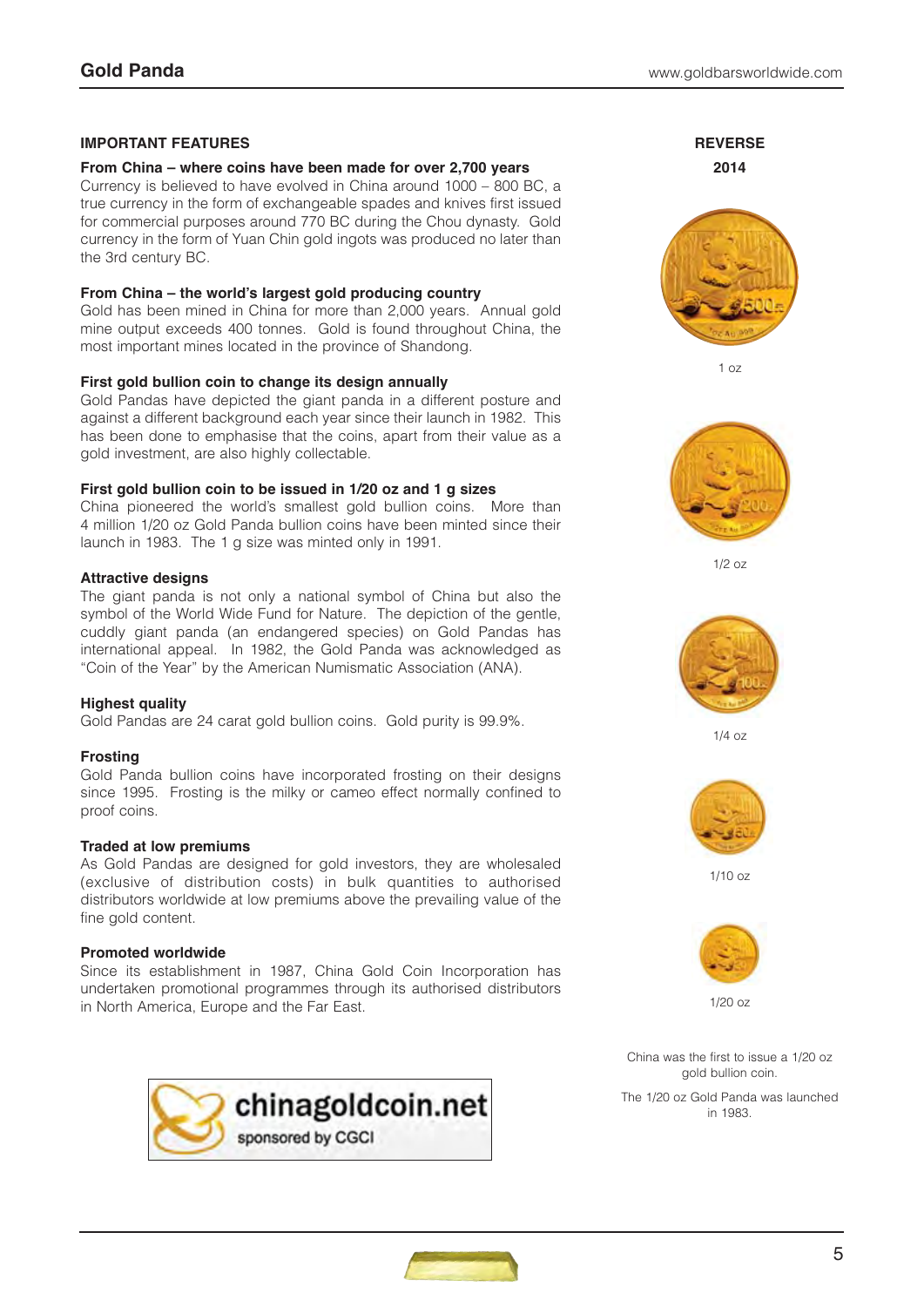### **INTERNATIONAL DISTRIBUTION**

China Gold Coin Incorporation wholesales Gold Pandas in bulk quantities to authorized distributors. They are located in major gold markets and distribution centres worldwide, including the following countries:

| <b>Far East</b> | China, Japan, Singapore, South Korea |
|-----------------|--------------------------------------|
| <b>Americas</b> | USA                                  |
| <b>Europe</b>   | Germany, Estonia                     |
| <b>CIS</b>      | Russia                               |

As many distributors trade internationally, Gold Panda bullion coins are available in many other countries.

**Within China**, Gold Panda bullion coins are distributed mainly through 101 licensed or franchised retailers in more than 40 cities. Since 2010, some banks have also distributed the coins.



Frosting has been applied to selected surfaces of Gold Panda bullion coins since 1995.

| <b>GOLD PANDA BULLION COINS</b> |                                      |                 |          |          |           |           |      |
|---------------------------------|--------------------------------------|-----------------|----------|----------|-----------|-----------|------|
| Category                        | <b>Historical</b><br><b>Standard</b> |                 |          |          |           |           |      |
|                                 |                                      | 1 <sub>oz</sub> | $1/2$ oz | $1/4$ oz | $1/10$ oz | $1/20$ oz | 1 g* |
| Gold Content                    | Trov ounce                           | 1.00            | 0.50     | 0.25     | 0.10      | 0.05      | n.a. |
| Standard Weight                 | Gram                                 | 31.1035         | 15.5175  | 7.7758   | 3.1103    | .5551     | n.a. |
| Fineness - Gold Purity          | $\%$                                 | 99.9            | 99.9     | 99.9     | 99.9      | 99.9      | 99.9 |
| <b>Standard Diameter</b>        | Millimetre                           | 32              | 27       | 22       | 18        | 14        | 10   |
| <b>Standard Thickness</b>       | Millimetre                           | 2.70            | 1.85     | 1.53     | 1.05      | 0.83      | 0.66 |
| Face Value                      | Yuan                                 | 100             | 50       | 25       | 10        | 5         | 3    |
| First Issued                    | Year                                 | 1982            | 1982     | 1982     | 1982      | 1983      | 1991 |

**TECHNICAL DESCRIPTION**

Source: China Gold Coin Incorporation. \* 1 g bullion coin was issued only in 1991.

#### **Manufacturing Locations**

Gold Panda bullion coins have been manufactured at 3 locations:

| Location             | <b>Period of Minting</b><br><b>Gold Panda Bullion Coins</b> |
|----------------------|-------------------------------------------------------------|
| Shanghai Mint        | $1982 - 2004$                                               |
| Shenyang Mint        | 1985 - 1999, 2003 - 2004                                    |
| Shenzhen Guobao Mint | 1999 - 2002, 2005 onwards                                   |



A plaster cast from which a Gold Panda design is transferred to minting dies.



The Hall of Prayer for Good Harvests at The Temple of Heaven in Beijing is featured on the obverse of Gold Pandas.

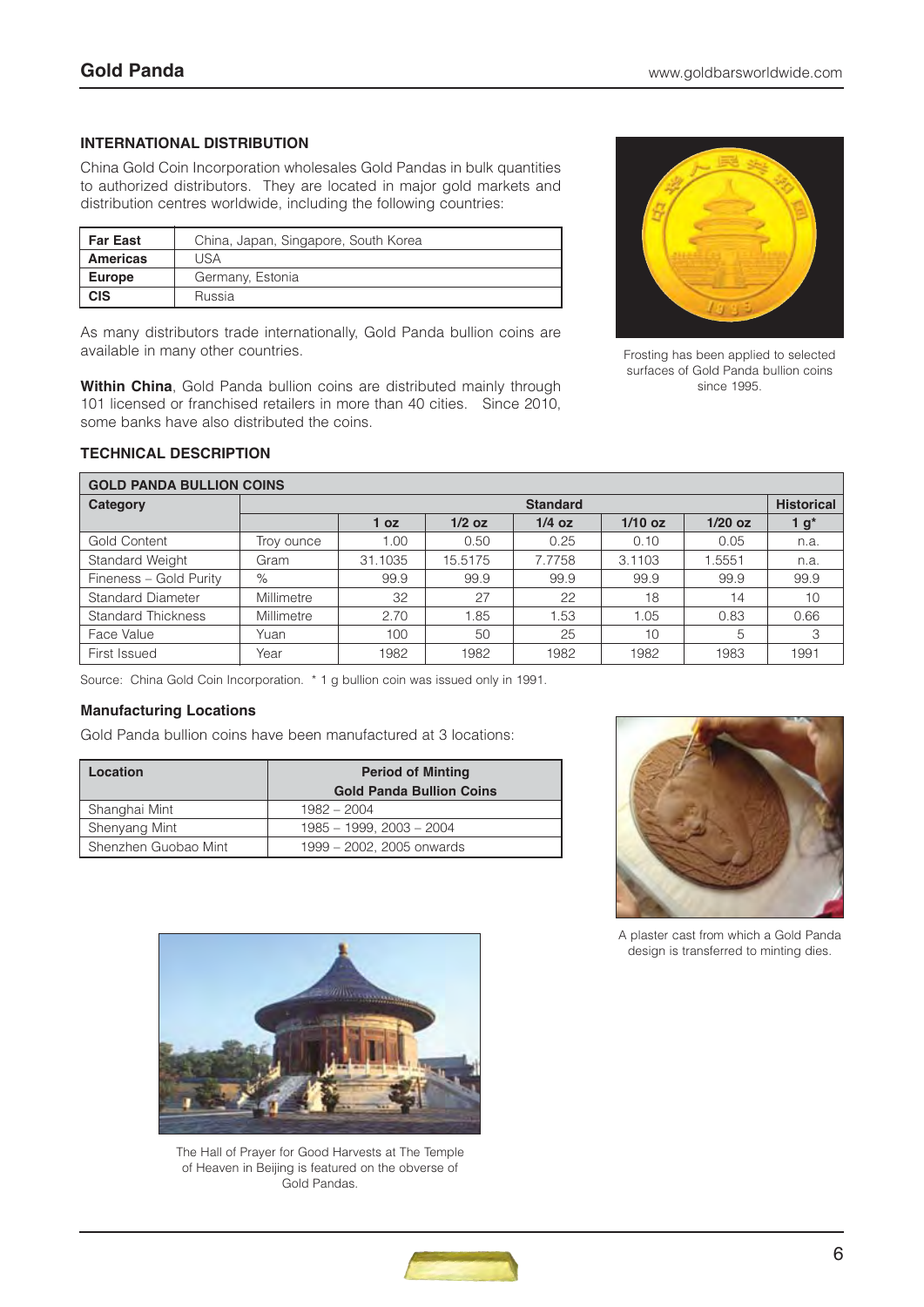#### **VISUAL DESCRIPTION**



An engraving illustrating the **Temple of Heaven** in Beijing, together with references in Chinese to the "People's Republic of China" and the year (in Roman numerals) in which the coin was minted.

The Temple of Heaven (Tiantan) is in a large park (273 hectares) in Beijing. The most important building (illustrated on the obverse) is the Hall of Prayer for Good Harvests. Its origins date back to 1420 during the period of the Ming dynasty. Chinese Emperors came to Tiantan each year in January (early Spring) to pray for abundant harvests and national prosperity.

# **INDICATIVE REVERSE**



A representation of a **giant panda** (the design changes annually), together with a reference to the gold purity (.999) and the weight of the fine gold content in ounces (e.g. 1 oz).

Between 1982 – 1986, Gold Panda obverse and reverse designs were developed by a division within CBPM (China Mint Company). Since 1987, China Gold Coin Incorporation has been responsible for all designs.

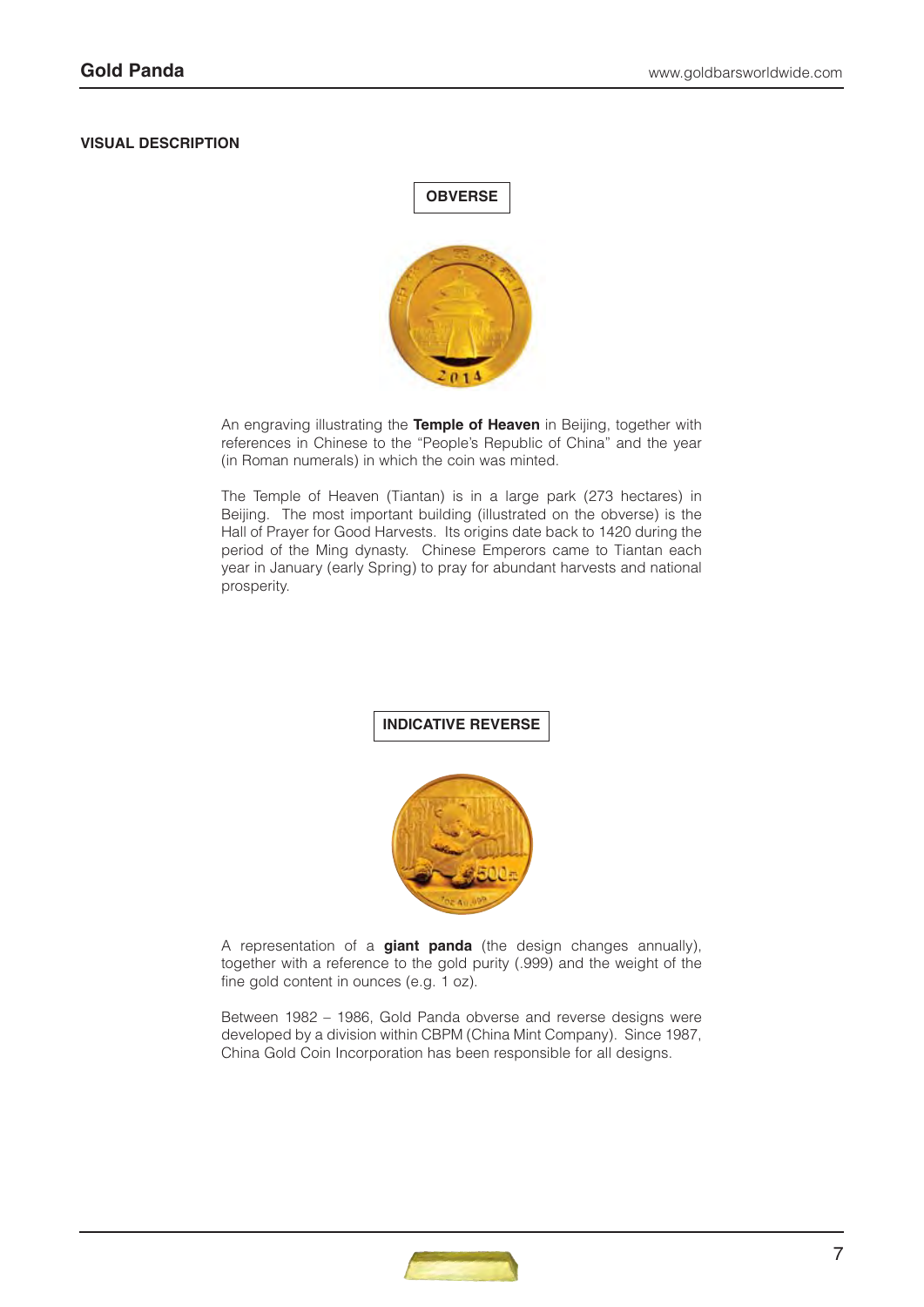## **PANDA DESIGNS: 1982 – 2014**

The giant panda design has been changed annually since the launch of the coin in 1982. The wording on the reverse has remained the same since 1992.

The photographs below illustrate 1 oz coins.



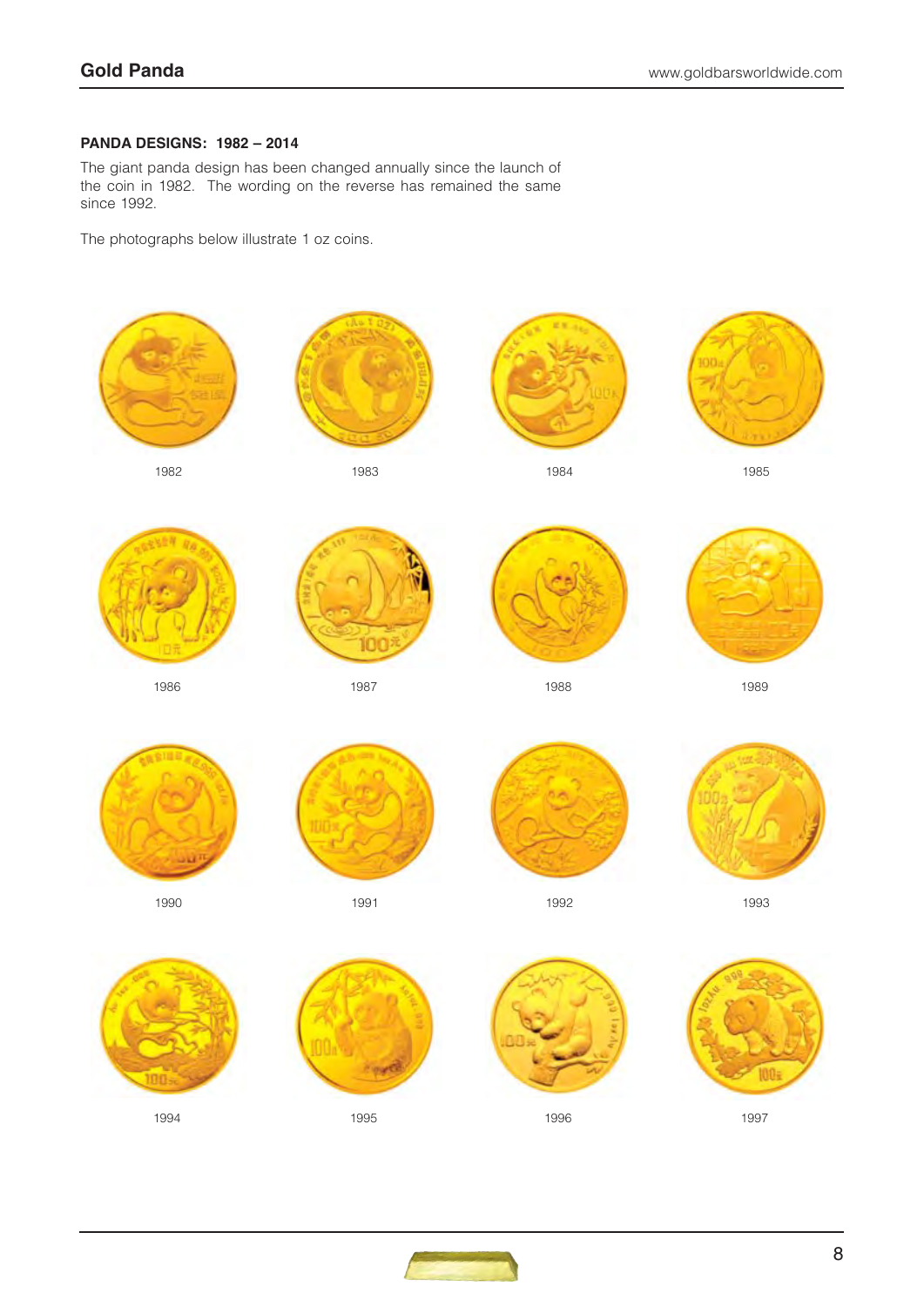

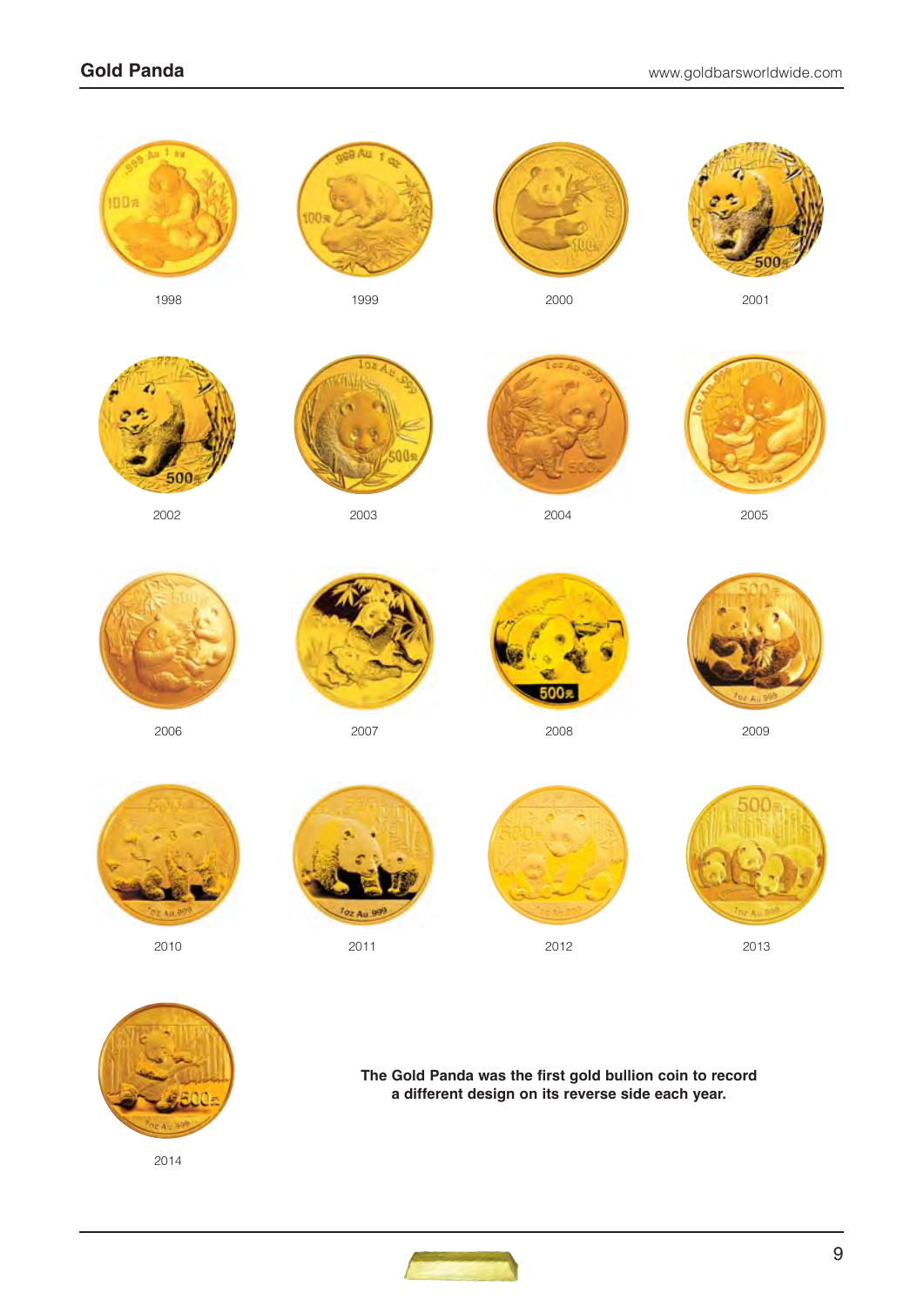#### **DESCRIPTION OF PANDA DESIGNS: 1982 – 2014**

| 1982 | Panda sitting and eating bamboo                       |
|------|-------------------------------------------------------|
| 1983 | Panda walking in a grove of bamboo                    |
| 1984 | Panda reclining and eating bamboo                     |
| 1985 | Panda swinging on bamboo                              |
| 1986 | Panda walking in a grove of bamboo                    |
| 1987 | Panda drinking water from a pond in a grove of bamboo |
| 1988 | Panda sitting and holding bamboo                      |
| 1989 | Panda half-reclining and eating bamboo                |
|      |                                                       |
| 1990 | Panda on a rock near bamboo                           |
| 1991 | Panda sitting and eating bamboo                       |
| 1992 | Panda on a branch of a tree                           |
| 1993 | Panda on a rock looking at bamboo                     |
| 1994 | Panda sitting and eating bamboo                       |
| 1995 | Panda upright holding bamboo                          |
| 1996 | Panda clinging to a tree                              |
| 1997 | Panda in a fork of a tree                             |
| 1998 | Panda reclining on a rock                             |
| 1999 | Panda on a rock looking down                          |
|      |                                                       |
| 2000 | Panda sitting and holding bamboo                      |
| 2001 | Panda walking through bamboo                          |
| 2002 | Panda walking through bamboo (same design as 2001)    |
| 2003 | Panda on ground eating bamboo                         |
| 2004 | Panda mother and cub nuzzling each other              |
| 2005 | Panda mother sitting and cub standing nearby          |
| 2006 | Panda couple sitting and eating bamboo                |
| 2007 | Panda mother and cub sitting and eating bamboo        |
| 2008 | Panda mother and cub playing                          |
| 2009 | Panda couple sitting and facing each other            |
|      |                                                       |
| 2010 | Panda leaning against another panda                   |
| 2011 | Panda mother close to cub                             |
| 2012 | Panda mother sitting beside cub                       |
| 2013 | Three Pandas drinking water                           |
| 2014 | Panda playing with a tree branch                      |



A giant panda eating bamboo ..... what else!







The giant panda, an endangered species, is also a symbol of the World Wide Fund for Nature.

Only about 1,600 giant pandas live in the wild, mainly in western China.

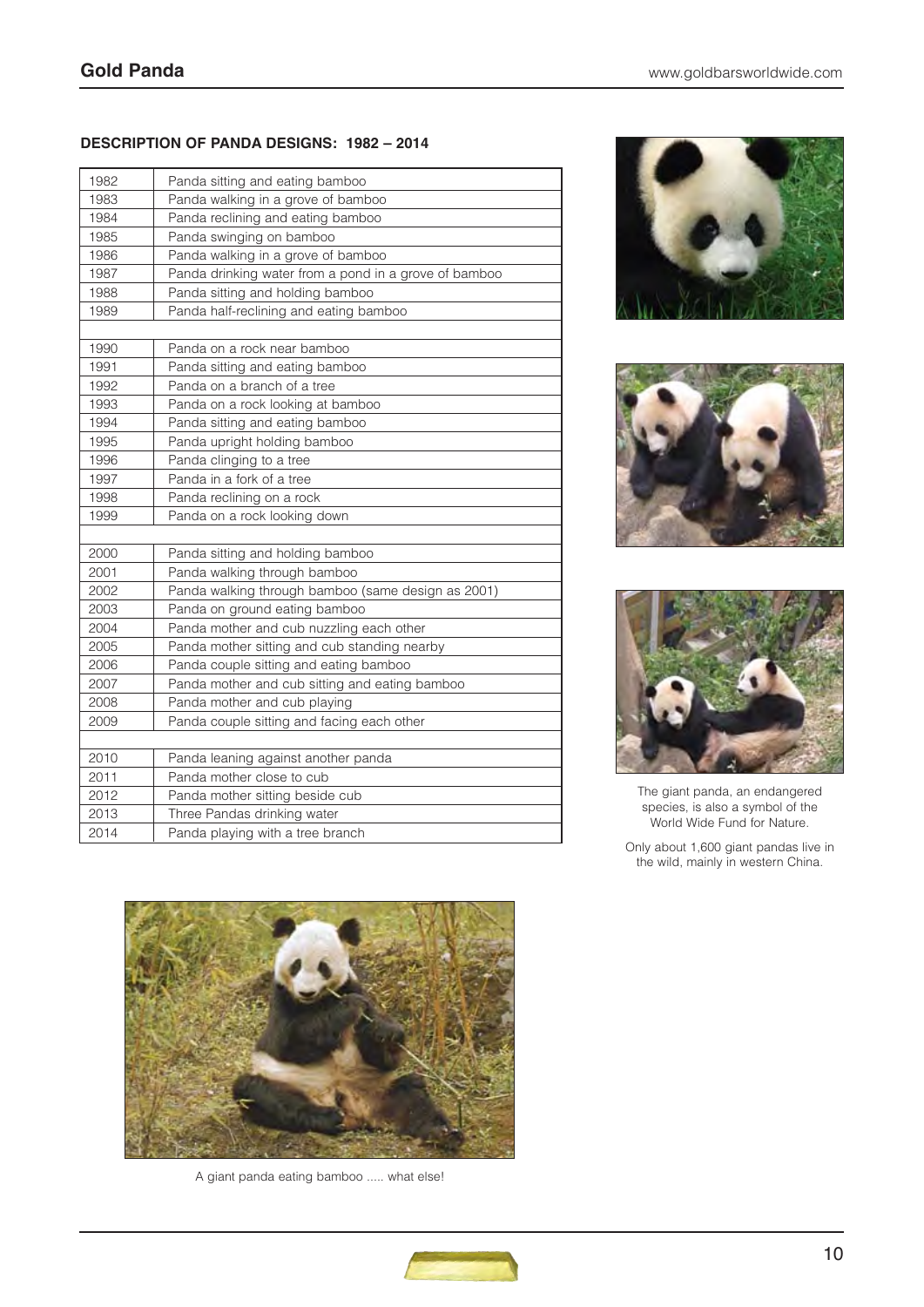# **ANNUAL PRODUCTION STATISTICS**

# **GOLD PANDA BULLION COIN**

| Year              | 1 <sub>oz</sub> | $1/2$ oz  | $1/4$ oz  | $1/10$ oz | $1/20$ oz | 1 <sub>g</sub>           | <b>Total</b> | <b>Total</b>  |
|-------------------|-----------------|-----------|-----------|-----------|-----------|--------------------------|--------------|---------------|
|                   |                 |           |           |           |           |                          | <b>Coins</b> | <b>Ounces</b> |
| 1982              | n.a.            | n.a.      | n.a.      | n.a.      |           |                          | 146,761      | 38,547        |
| 1983              | n.a.            | n.a.      | n.a.      | n.a.      | n.a.      |                          | 255,253      | 62,592        |
| 1984              | n.a.            | n.a.      | n.a.      | n.a.      | n.a.      | $\overline{a}$           | 245,859      | 56,864        |
| 1985              | n.a.            | n.a.      | n.a.      | n.a.      | n.a.      | $\overline{\phantom{a}}$ | 633.744      | 207,040       |
| 1986              | n.a.            | n.a.      | n.a.      | n.a.      | n.a.      | L,                       | 344,163      | 123,273       |
| 1987              | n.a.            | n.a.      | n.a.      | n.a.      | n.a.      |                          | 658,848      | 257,161       |
| 1988              | n.a.            | n.a.      | n.a.      | n.a.      | n.a.      | L.                       | 1,080,357    | 385,516       |
| 1989              | n.a.            | n.a.      | n.a.      | n.a.      | n.a.      | L,                       | 1,491,577    | 384.701       |
| 1990              | n.a.            | n.a.      | n.a.      | n.a.      | n.a.      |                          | 691,043      | 120,269       |
| 1991              | n.a.            | n.a.      | n.a.      | n.a.      | n.a.      | 110.303                  | 510.736      | 75,422        |
| 1992              | n.a.            | n.a.      | n.a.      | n.a.      | n.a.      |                          | 478,988      | 102,750       |
| 1993              | n.a.            | n.a.      | n.a.      | n.a.      | n.a.      | $\overline{a}$           | 421,008      | 108,046       |
| 1994              | n.a.            | n.a.      | n.a.      | n.a.      | n.a.      | L.                       | 250,384      | 50,777        |
| 1995              | n.a.            | n.a.      | n.a.      | n.a.      | n.a.      |                          | 183,540      | 36,492        |
| 1996              | n.a.            | n.a.      | n.a.      | n.a.      | n.a.      |                          | 299,960      | 59,049        |
| 1997              | n.a.            | n.a.      | n.a.      | n.a.      | n.a.      | $\overline{a}$           | 295.745      | 64,037        |
| 1998              | n.a.            | n.a.      | n.a.      | n.a.      | n.a.      | ä,                       | 94.040       | 31,640        |
| <b>Sub-Totals</b> | 1,023,616       | 885,500   | 1,550,616 | 1,820,507 | 2,691,464 | 110,303                  | 8,082,006    | 2,174,174     |
| 1982-1998         |                 |           |           |           |           |                          |              |               |
|                   |                 |           |           |           |           |                          |              |               |
| 1999              | n.a.            | n.a.      | n.a.      | n.a.      | n.a.      |                          | n.a.         | n.a.          |
| 2000              | 29,005          | 20,806    | 24,806    | 44,506    | 41,832    | L                        | 160,955      | 52,152        |
| 2001              | 41.405          | 33.209    | 85.004    | 150.000   | 200,000   | $\frac{1}{2}$            | 509,618      | 104.261       |
| 2002              | 28,344          | 28,513    | 19,204    | 36,091    | 74,600    | $\overline{\phantom{m}}$ | 186,752      | 54,741        |
| 2003              | 36,300          | 25,000    | 28,000    | 47,500    | 117,000   | L,                       | 253,800      | 66,400        |
| 2004              | 55,000          | 42,000    | 41,000    | 56,000    | 101,000   | L,                       | 295.000      | 96,900        |
| 2005              | 150,000         | 60,000    | 60,000    | 150,000   | 200,000   |                          | 620,000      | 220,000       |
| 2006              | 150,000         | 60,000    | 60,000    | 150,000   | 200,000   | $\overline{a}$           | 620,000      | 220,000       |
| 2007              | 102,000         | 42,700    | 46.700    | 74,600    | 106,600   | $\overline{a}$           | 372,600      | 147,815       |
| 2008              | 77,004          | 32,804    | 36,604    | 57,004    | 69,704    | L.                       | 273,120      | 104,773       |
| 2009              | 92,496          | 40,083    | 44,733    | 97,000    | 84,300    | L,                       | 358,612      | 137.636       |
| 2010              | 101,000         | 69,320    | 95,000    | 104,000   | 88,000    | L.                       | 457,320      | 174,210       |
| 2011              | 262,500         | 239,000   | 245,500   | 311,700   | 291,000   | ä,                       | 1,349,700    | 489,095       |
| 2012              | 228,870         | 206,380   | 213,830   | 260,830   | 250,440   | L,                       | 1,160,350    | 424,122       |
| 2013              | 253,950         | 209,650   | 220,150   | 319,100   | 287,200   | $\overline{a}$           | 1,290,050    | 460,082       |
|                   |                 |           |           |           |           |                          |              |               |
| Totals:           |                 |           |           |           |           |                          |              |               |
| 1982-2013*        | 2,631,490       | 1,994,965 | 2,771,147 | 3,678,838 | 4,803,140 | 110,303                  | 15,989,883   | 4,926,360     |

Source: China Gold Coin Incorporation. The 1982-1998 statistics were provided by CGCI for GIR's publication, "The Industry Catalogue of Gold Bullion Coins", in 1999. The 2000-2010 statistics were provided by CGCI in 2011. \* Totals: excludes production statistics for 1999.

Between 1982 and 2000, Gold Panda bullion coins were minted according to demand, i.e. the mintage was unlimited.

Since 2001, annual mintages have been limited to a maximum amount, declared at the time of their issue. For example:

| <b>Bullion Coin</b> | <b>Maximum Mintage</b> | <b>Maximum Mintage</b> |
|---------------------|------------------------|------------------------|
|                     | in 2013                | in 2014                |
| 1 oz                | 600,000                | 1,000,000              |
| $1/2$ oz            | 600,000                | 600,000                |
| $1/4$ oz            | 600,000                | 600,000                |
| $1/10$ oz           | 800.000                | 800,000                |
| $1/20$ oz           | 800.000                | 800,000                |



Over 15 million Gold Panda bullion coins have been minted since 1982.

Source: China Gold Coin Incorporation